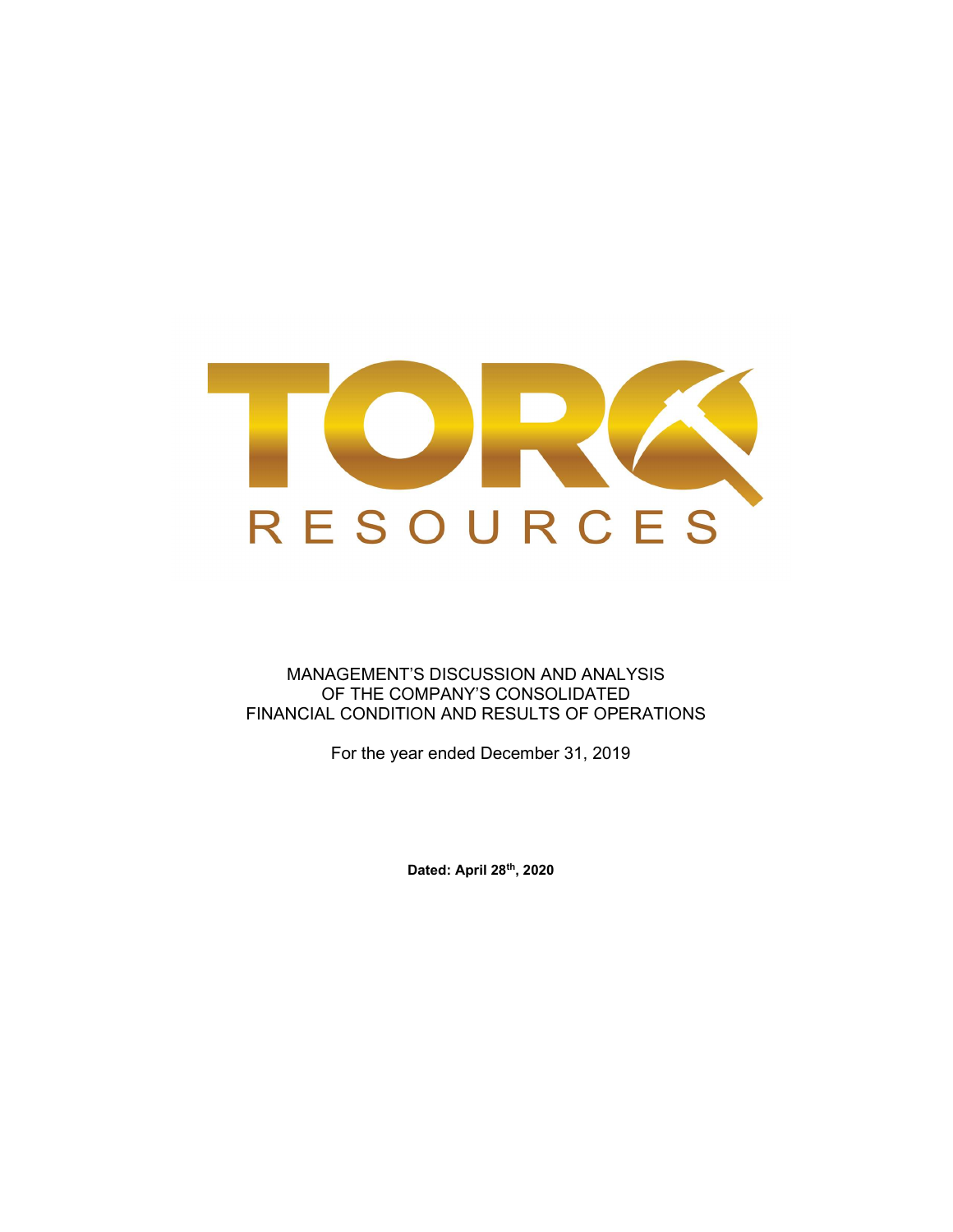Management's Discussion and Analysis of the Financial Condition and Results of Operations for the Year Ended December 31, 2019 Expressed in Canadian Dollars

### 1.1. Date and presentation

This Management Discussion and Analysis ("MD&A") of Torq Resources Inc. (the "Company" or "Torq") has been prepared by management to assist the reader in assessing material changes in the financial condition and results of operations of the Company as at December 31, 2019 and for the year then ended. This MD&A should be read in conjunction with the consolidated financial statements of the Company and related notes thereto as at and for the year ended December 31, 2019 and 2018. All financial information has been prepared in accordance with International Financial Reporting Standards ("IFRS" or "GAAP") and all dollar amounts presented are Canadian dollars unless otherwise stated.

The effective date of this MD&A is April 28, 2020.

### 1.1.2 Forward-looking statements and risk factors

This MD&A may contain "forward-looking statements" which reflect the Company's current expectations regarding the future results of operations, performance and achievements of the Company, including but not limited to statements with respect to the Company's plans or future financial or operating performance, the estimation of mineral reserves and resources, conclusions of economic assessments of projects, the timing and amount of estimated future production, costs of future production, future capital expenditures, costs and timing of the development of deposits, success of exploration activities, permitting time lines, requirements for additional capital, sources and timing of additional financing, realization of unused tax benefits and future outcome of legal and tax matters.

The Company has tried, wherever possible, to identify these forward-looking statements by, among other things, using words such as "anticipate," "believe," "estimate," "expect", "budget", or variations of such words and phrases or state that certain actions, events or results "may", "could", "would", "might" or "will be taken", "occur" or "be achieved".

The statements reflect the current beliefs of the management of the Company, and are based on currently available information. Accordingly, these statements are subject to known and unknown risks, uncertainties and other factors, which could cause the actual results, performance, or achievements of the Company to differ materially from those expressed in, or implied by, these statements. These uncertainties are factors that include but are not limited to risks related to international operations; risks related to general economic conditions and credit availability; public health crises such as the COVID-19 pandemic and other uninsurable risks; actual results of current exploration activities, unanticipated reclamation expenses; fluctuations in prices of base and precious metals; fluctuations in foreign currency exchange rates, increases in market prices of mining consumables; accidents, labour disputes, title disputes, claims and limitations on insurance coverage and other risks of the mining industry; delays in obtaining governmental approvals or financing or in the completion of development or construction activities, changes in national and local government regulation of mining operations, tax rules and regulations, and political and economic developments in countries in which the Company operates, as well as other factors. Additional information relating to the Company and its operations is available on SEDAR at www.sedar.com and on the Company's website at www.torqresources.com.

The Company's management reviews periodically information reflected in forward-looking statements. The Company has and continues to disclose in its Management's Discussion and Analysis and other publicly filed documents, changes to material factors or assumptions underlying the forward-looking statements and to the validity of the statements themselves, in the period the changes occur.

Historical results of operations and trends that may be inferred from the following discussions and analysis may not necessarily indicate future results from operations.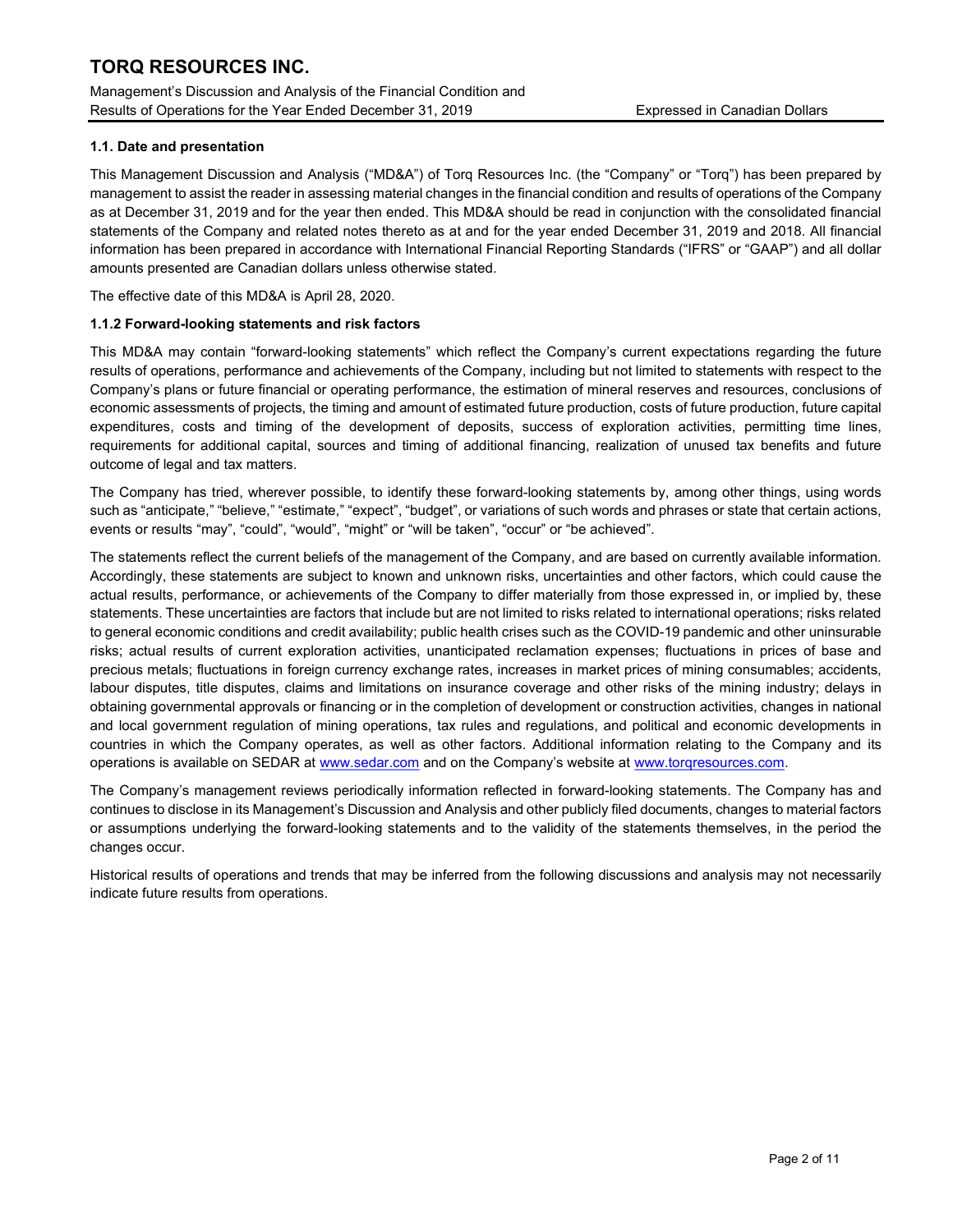Management's Discussion and Analysis of the Financial Condition and Results of Operations for the Year Ended December 31, 2019 Expressed in Canadian Dollars

### 1.2 Overall performance

### 1.2.1 Description of business

Torq is a junior exploration company focused on the acquisition, exploration and development of mineral resource properties. The Company is incorporated under the Business Corporations Act (British Columbia) and is a reporting issuer in British Columbia, Alberta and Ontario. The Company is listed on the TSX Venture Exchange (the "Exchange") as a Tier 2 mining issuer, and its shares trade under the symbol TORQ.V. On September 18, 2017, the Company commenced trading on the OTCQX under the US symbol TRBMF.

As at the date of this MD&A, the corporate organizational structure of Torq is as follows:

| <b>Subsidiary</b>                | <b>Place of</b> | <b>Beneficial</b> |
|----------------------------------|-----------------|-------------------|
|                                  | incorporation   | <b>Interest</b>   |
| Stratton Resources (Canada) Ltd. | BC, Canada      | 100%              |
| Torg Resources Holdings Inc.     | BC, Canada      | 100%              |
| Torg USA Inc.                    | Nevada, USA     | 100%              |
| Candelaria Minerals S.A.C.       | Peru            | 100%              |

The Company entered a share transfer agreement on July 30, 2019 which completed the sale of its shares in Gecon OOD ("Gecon") and as such Gecon is no longer a subsidiary of the Company.

During the year ended December 31, 2019, the Company elected to abandon its remaining mineral property interest, the Speedway Gold Project, after dropping its other mineral property interests in Q4 2018, as they did not meet the Company's criteria for further exploration. The Company no longer holds an interest in a Tier 2 Property ("Qualifying Property"), as defined by the rules of the Exchange, while it continues to actively pursue other mineral property opportunities.

Having made the decision to drop its previously held mineral projects, the Company had, as of March 31, 2019, completed all obligations related to keeping those projects in good standing. Having wound down all other exploration and evaluation activities, the Company's focus has fully shifted toward project investigation activities and its goal of identifying and acquiring undervalued advanced stage exploration projects in order to maximize shareholder value. The Company has been actively reviewing projects globally and is currently pursuing several high-potential options to create value for shareholders. The Company believes that with \$10.8 million in cash on hand, limited on-going obligations, and a highly experienced management and technical team, it is in a good position to move forward upon finding the right mineral property opportunity.

### Other Corporate Matters

Effective April 1, 2019, Mr. Peter Rees resigned as Chief Financial Officer to pursue a new opportunity, upon which the Company appointed Ms. Stacy Rowa as Chief Financial Officer. Ms. Rowa is a Canadian CPA, CA who has worked with Canadian and US publicly listed resource companies for the past 10 years, including serving as the Company's Corporate Controller since 2016.

### 1.2.2 Project investigation costs

The Company is continually reviewing and evaluating new projects globally on its path to establishing a tier-one mineral portfolio. The table below shows the nature of the project investigation costs incurred during the year ended December 31, 2019 and 2018 and includes all costs and project investigation activities within Europe, North America and South America.

|                                             | Year ended December 31, |         |    |         |
|---------------------------------------------|-------------------------|---------|----|---------|
|                                             |                         | 2019    |    | 2018    |
| Aircraft and travel                         | S                       | 100.222 | Œ  | 55,982  |
| Assays                                      |                         | 2,334   |    | 5,880   |
| Equipment, vehicles rent and field supplies |                         | 7.700   |    | 4.985   |
| Geological consulting, salaries and wages   |                         | 378.435 |    | 344,231 |
| Project support costs                       |                         | 25,008  |    | 24,120  |
| Share-based compensation                    |                         | 16.158  |    | 267,043 |
|                                             | \$.                     | 529.857 | \$ | 702.241 |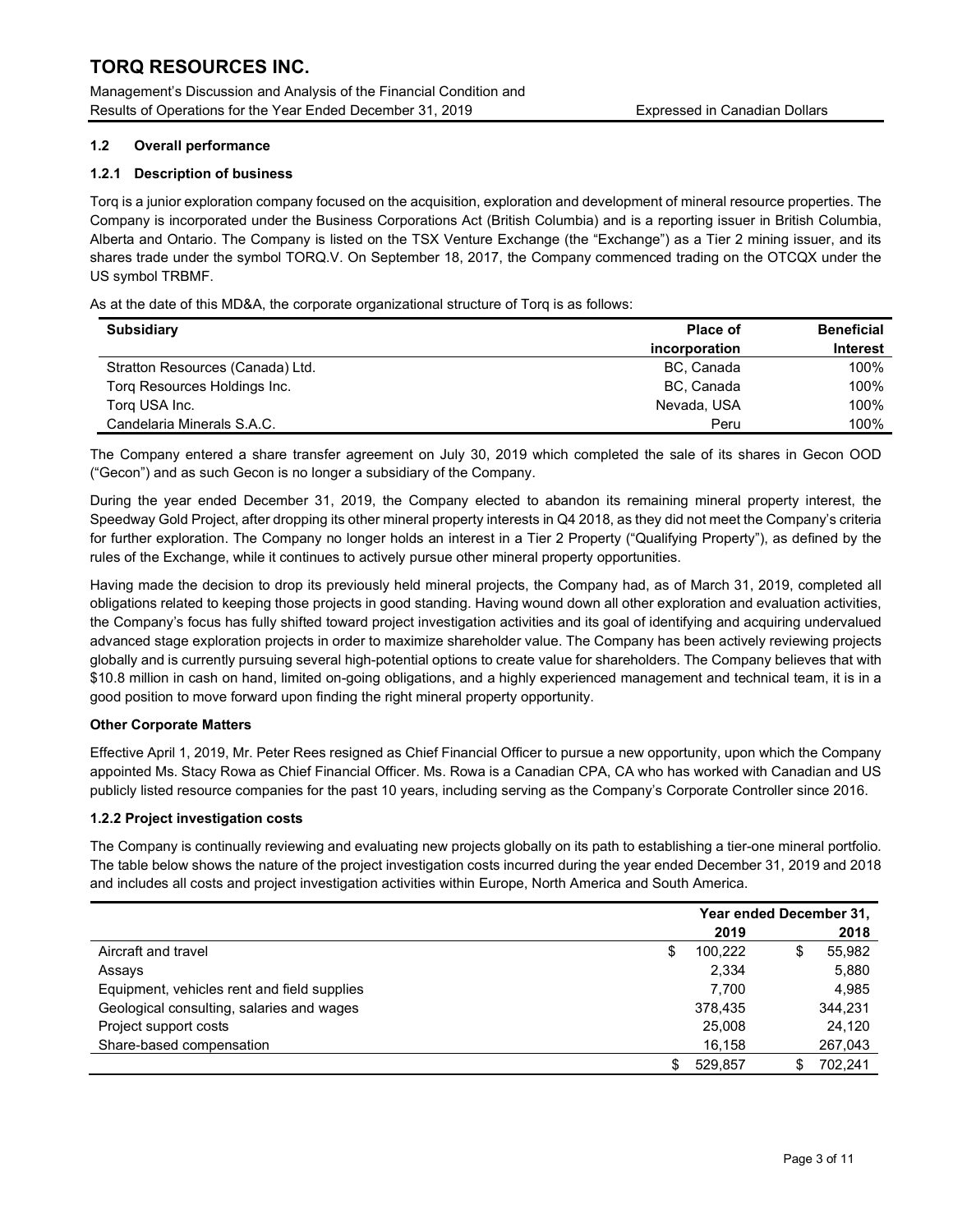Management's Discussion and Analysis of the Financial Condition and Results of Operations for the Year Ended December 31, 2019 **Expressed in Canadian Dollars** 

### 1.2.3 Mineral property interests

### Utah USA Exploration Projects

### Speedway

Effective March 15, 2018, the Company acquired the Speedway gold project, which is located in northwestern Utah, USA approximately 7 km from the Nevada state border, through a mineral lease agreement with Geological Services Inc.

On January 24, 2019 the Company provided notice to Geological Services Inc. terminating the Speedway lease agreement and as a result, recorded an impairment of \$84,134 against the value of the mineral properties as at December 31, 2018. During Q1 2019, the Company incurred nominal costs to ensure that the properties were left in good standing and that the Company had no further obligations related to this property.

### West Mercur

On May 8, 2018, the Company entered a share exchange agreement with RVX and its three principal shareholders (the "Mercur Agreement") to acquire a 100% interest in RVX and the West Mercur gold project, which consists of approximately 4,000 hectares of mineral rights in western Utah, USA.

On October 1, 2018, the Company provided notice to RVX that it would be terminating the Mercur Agreement effective November 30, 2018. As a result, the Company recorded an impairment loss of \$490,575 against the value of the mineral properties as at September 30, 2018 and deconsolidated RVX as of November 30, 2018. At the time of deconsolidation, the full amount that had been advanced to RVX under the Mercur Agreement of \$806,119 was recognized as a loan in accordance with the terms of the Mercur Agreement and recorded at its fair value of \$nil as at November 30, 2018, as it is not expected to be recoverable. There has been no change during the year ended December 31, 2019 and the RVX loan fair value remains at \$nil.

### Newfoundland Exploration projects

On October 28, 2016, the Company entered into an option agreement with Wildwood Exploration Inc. to acquire the rights to approximately 119,000 hectares in Newfoundland, Canada (the " Wildwood Option"). Effective October 19, 2018, the Company terminated the Wildwood Option due to insufficient exploration results to warrant further activities and elected not to proceed with further exploration at its mineral properties in Newfoundland. As of December 31, 2018, the Company had written off acquisition costs totalling \$584,344 that had been previously capitalized in relation to these mineral properties.

During Q1 2019 the Company completed all further activities to keep the properties in good standing as required under the Wildwood Option. During the period the Company worked towards securing a Government of Newfoundland and Labrador grant in relation to the work that was completed during 2018 and as a result received an amount of \$20,308.

### Summary of Project Costs

During the year ended December 31, 2019, the Company did not incur any mineral property acquisition costs. During the year ended December 31, 2018, an impairment loss of \$1,159,083 was recorded against its mineral properties as a result of the decision to abandon each of its mineral properties, as discussed above, and as such the Company no longer has any costs related to mineral property interests on its statement of financial position as at December 31, 2019.

|                                                       | <b>Newfoundland</b> | Utah       | Total         |
|-------------------------------------------------------|---------------------|------------|---------------|
| <b>Acquisition costs</b>                              |                     |            |               |
| Balance as at December 31, 2017                       | \$ 534.344          | S          | 534.344<br>S. |
| Direct acquisition costs                              | 50.000              | 558.830    | 608,830       |
| Other acquisition costs                               |                     | 16.164     | 16.164        |
| Impairment of mineral properties                      | (584, 344)          | (574, 739) | (1, 159, 083) |
| Currency translation adjustment                       |                     | (255)      | (255)         |
| Balance as at December 31, 2018 and December 31, 2019 |                     |            |               |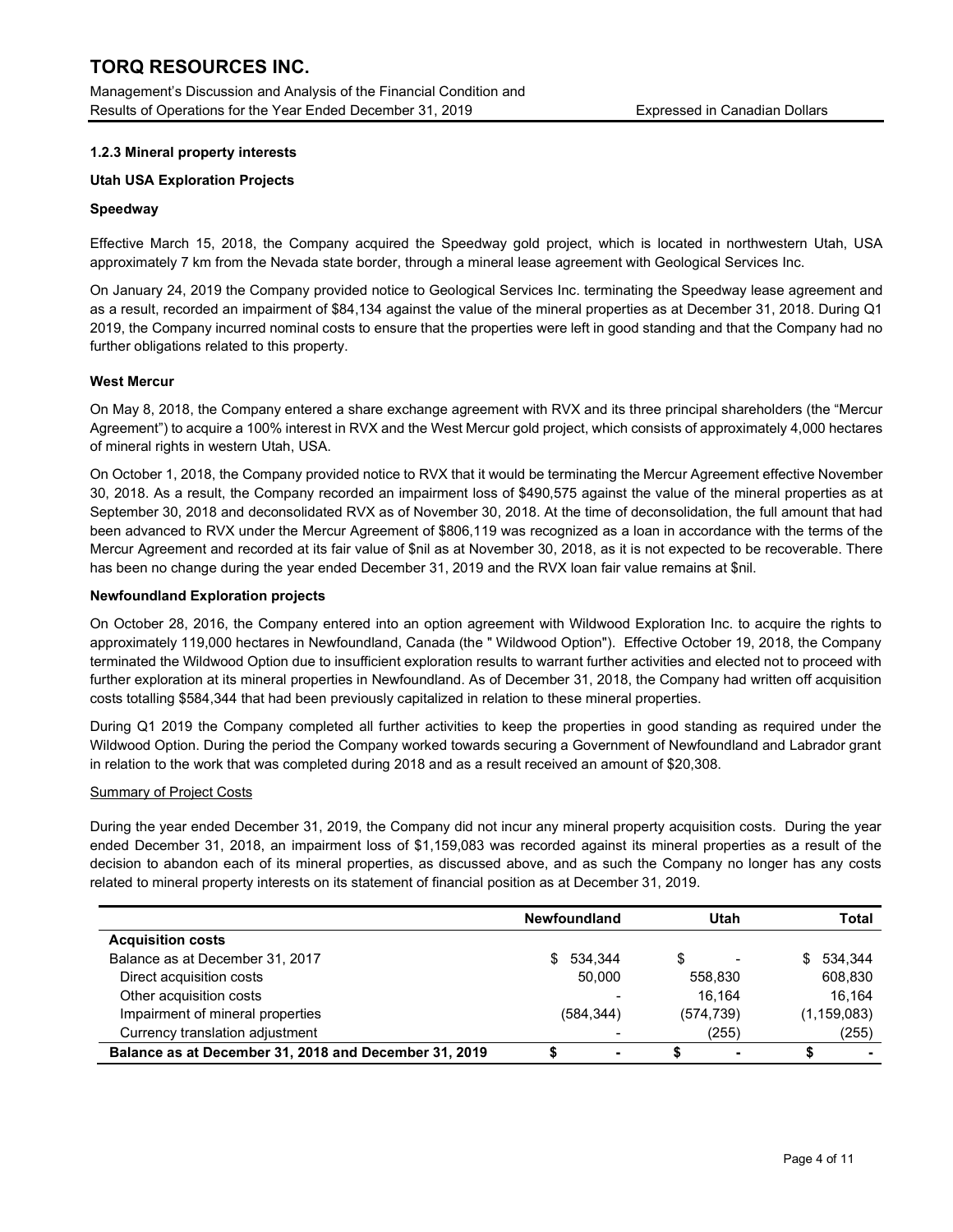Management's Discussion and Analysis of the Financial Condition and Results of Operations for the Year Ended December 31, 2019 Expressed in Canadian Dollars

## 1.2.3 Mineral property interests (continued)

The Company recorded an exploration and evaluation cost recovery of \$4,914 for the year ended December 31, 2019 as outlined below. As discussed in section 1.2.3, the Company has abandoned its portfolio of mineral properties and ceased work on these properties as of March 31, 2019. Work completed during Q1 2019 was done to keep the properties in good standing, the costs of which were entirely offset by a grant awarded to the Company by the Government of Newfoundland and Labrador during the period. No further costs have been incurred subsequently.

|                                                          | <b>Newfoundland</b> | Utah | Total           |
|----------------------------------------------------------|---------------------|------|-----------------|
| Aircraft and travel                                      | 1.164<br>\$         | \$   | 1.164           |
| Assays                                                   | 5,009               |      | 5,009           |
| Project support cost                                     | 4,312               |      | 4,312           |
| Wages and consultants                                    | 4,581               | 328  | 4,909           |
| Total exploration and evaluation cost for period         | 15.066              | 328  | 15.394          |
| Government grant received                                | (20, 308)           |      | (20, 308)       |
| Net (recovery) cost for the year ended December 31, 2019 | (5,242)<br>\$.      | 328  | (4, 914)<br>SS. |

### 1.3 Selected annual information

The following represents selected information of the Company for the three most recently completed financial years:

|                                       | 2019              | 2018             | 2017<br>$(Restated)^1$ |
|---------------------------------------|-------------------|------------------|------------------------|
| Loss for the year                     | (1,677,736)<br>\$ | (4,873,557)<br>S | (4,439,520)<br>\$      |
| Total comprehensive loss for the year | (1,673,966)       | (4,873,033)      | (4,442,809)            |
| Basic and diluted loss per share      | (0.02)            | (0.06)           | (0.06)                 |
| Working capital                       | 10,831,478        | 12,440,541       | 15,654,448             |
| Total assets                          | 11,050,736        | 12,669,876       | 16,390,511             |
| Total long-term liabilities           |                   | 68.210           | 151,049                |
| Shareholders' equity                  | (10, 831, 478)    | (12, 372, 331)   | (16,037,743)           |
| Cash dividends per share              |                   |                  |                        |

 $1$  Due to a voluntary change in accounting policy, as disclosed in note 4 of the Company's audited consolidated annual financial statements for the year ended December 31, 2018, the Company restated certain 2017 amounts for comparative purposes.

The Company generated no revenues from operations during the fiscal years ended December 31, 2019, 2018 and 2017, other than interest income of \$245,363, \$280,861 and \$146,577 respectively.

### 1.4 Results of operations

### Three months ended December 31, 2019 and 2018 (Q4 2019 vs Q4 2018)

Loss for the three months ended December 31, 2019 was \$421,059, or \$0.01 loss per share, compared to a loss of \$562,361 or \$0.01 loss per share for the three months ended December 31, 2018.

Significant variances are discussed as follows:

- For the three months ended December 31, 2019, the Company incurred no exploration and evaluation costs. In Q4 2018, the Company had made the decision to drop the Newfoundland and West Mercur claims and as a result incurred \$123,481 in that period to ensure the claims were left in good standing and to conclude its assessment of the Speedway project. Subsequently, in Q1 2019 the Company made the decision to abandon its final mineral property interest, the Speedway project, and in that quarter completed all required work on its previously held claims leaving the Company with no further obligations related to the properties.
- For the three months ended December 31, 2019, the Company recorded \$204,514 in fees, salaries and other employee benefits which included share-based compensation expense of \$11,592. Fees, salaries and other employee benefits recorded for Q4 2018 was \$298,225 which included share-based compensation expense of \$91,941.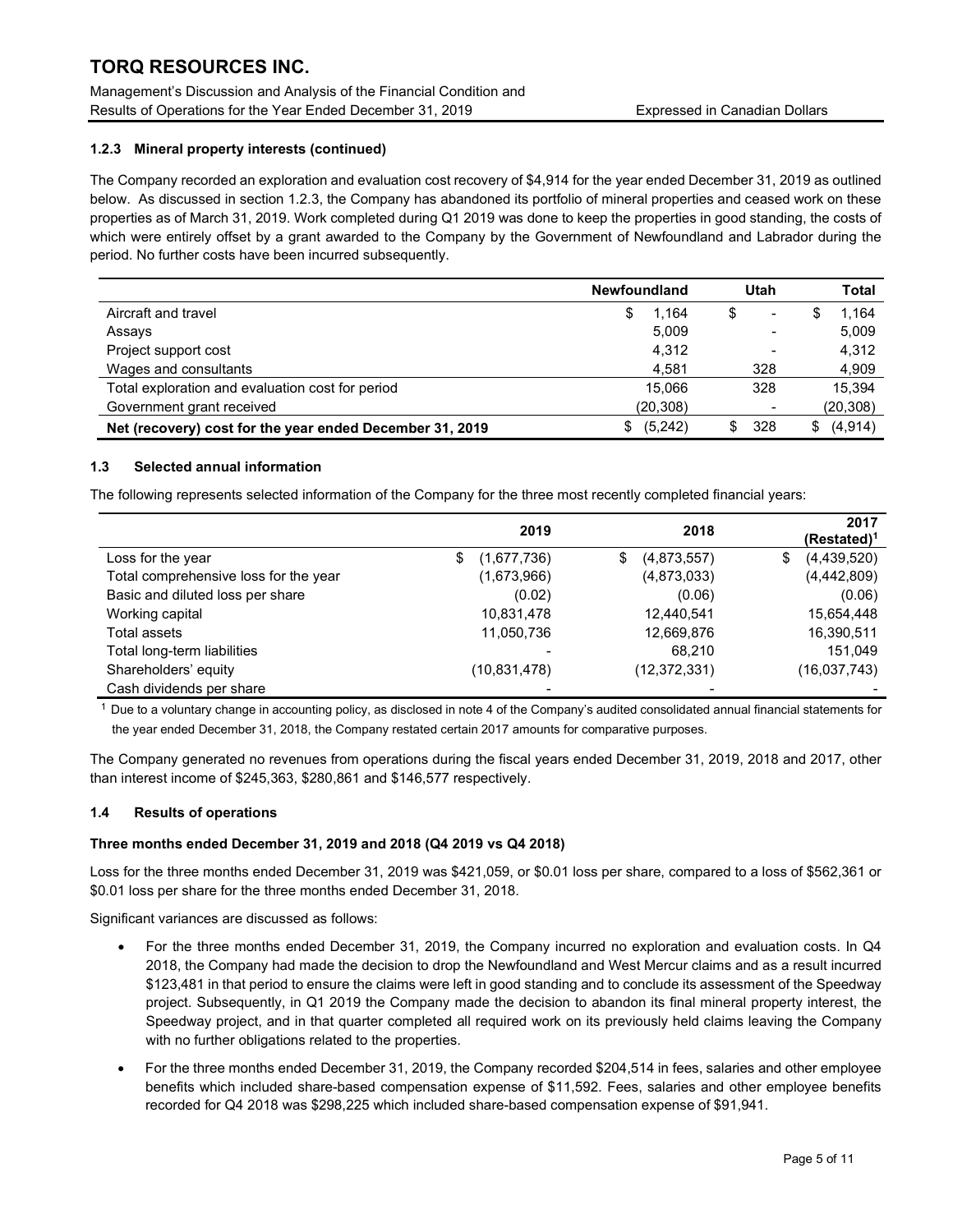Management's Discussion and Analysis of the Financial Condition and Results of Operations for the Year Ended December 31, 2019 Expressed in Canadian Dollars

### 1.4 Results of operations (continued)

### Year ended December 31, 2019 and 2018 (YTD 2019 vs YTD 2018)

Loss for the year ended December 31, 2019 was \$1,677,736 or \$0.02 loss per share compared to a loss of \$4,873,557 or \$0.06 loss per share for the year ended December 31, 2018. The main driver for the 2018 loss being significantly higher than the 2019 loss was the exploration and evaluation costs incurred in 2018 on the Company's then-held mineral properties. In addition, impairment charges totalling \$1,159,083 were recorded in 2018 when the properties were abandoned. Another factor impacting the 2018 loss was that share-based compensation expense was higher in 2018 than in 2019 due to the timing of option grants.

Other significant variances included:

- Investor relations and marketing costs in 2019 were \$124,651 as compared to \$376,545 for 2018. Marketing efforts in 2019 were scaled back to minimal levels while the Company focused on project investigation. Comparatively, in 2018 the Company ramped up its marketing activities after the acquisition of the Utah projects in the first half of 2018.
- Total project investigation costs for the year ended December 31, 2019 were \$529,857, which included \$16,158 of sharebased compensation, compared to \$702,241, which included \$267,044 of share-based compensation, in 2018.

#### Subsequent events

None.

### Plans for 2020

The Company is advancing its due diligence process on a variety of top tier mineral prospects. The list of properties under review has been refined and represents high priority targets with strong technical and geological merit that the Company believes would be accretive to shareholder value. As a result of ongoing health concerns related to the COVID-19 pandemic that commenced in Q1 2020 and the resulting travel restrictions, lockdown or self-isolation measures either mandated or recommended by many government agencies globally, the Company will continue to advance its desktop reviews while employees work remotely, however site visits to potential acquisitions have been temporarily put on hold.

The Company expects that these dynamic and uncertain times may lead to an increase in the quality of opportunities and will continue to maintain its focus on identifying high value mineral projects.

### 1.5 Summary of quarterly results

The Company is a mineral exploration company and currently has no producing properties or operating income. The Company holds all of its cash on hand with financial institutions and earns interest on the cash balances it has available to fund its acquisition and exploration activities and administrative expenses. A summary of quarterly results is shown below:

| Quarter ended      | Interest and | Loss      | Total              | Loss per share |
|--------------------|--------------|-----------|--------------------|----------------|
|                    | other income |           | Comprehensive loss |                |
|                    | \$           | \$        | \$                 | \$             |
| December 31, 2019  | 56,823       | 421,059   | 421,078            | 0.01           |
| September 30, 2019 | 60,515       | 268,719   | 264,600            | 0.00           |
| June 30, 2019      | 63,201       | 510.299   | 510,311            | 0.01           |
| March 31, 2019     | 64.824       | 477,659   | 477,977            | 0.01           |
| December 31, 2018  | 87,735       | 562.361   | 558,820            | 0.01           |
| September 30, 2018 | 62.834       | 2,325,021 | 2,331,529          | 0.03           |
| June 30, 2018      | 70.306       | 1,123,261 | 1,120,506          | 0.01           |
| March 31, 2018     | 59.986       | 862.914   | 862.178            | 0.01           |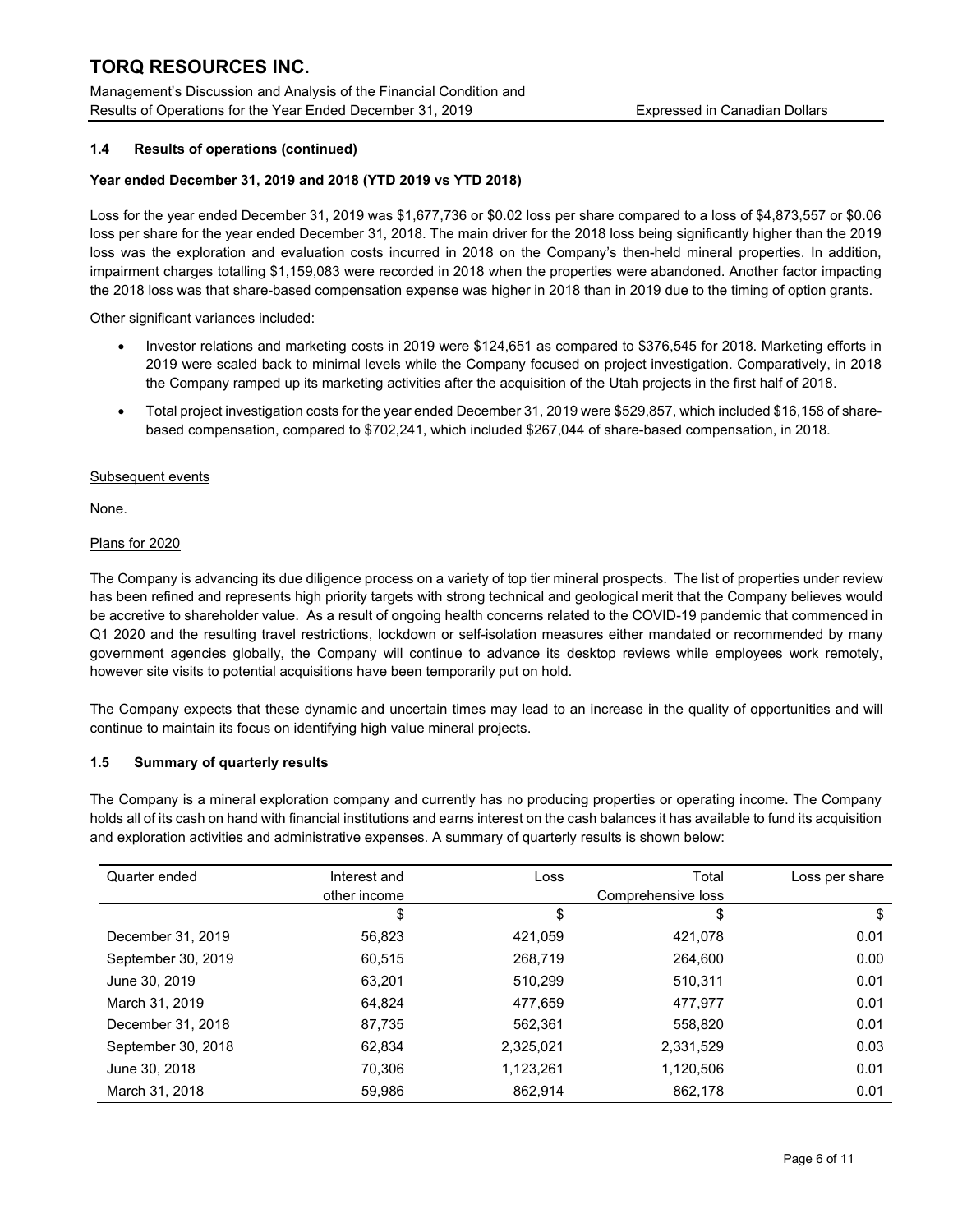Management's Discussion and Analysis of the Financial Condition and Results of Operations for the Year Ended December 31, 2019 Expressed in Canadian Dollars

## 1.5 Summary of quarterly results (continued)

The summary of quarterly results for the last eight quarters reflects the downward trend in the net loss and comprehensive loss for the current year compared to the prior year periods. As discussed previously, the abandonment of the Company's previously held mineral properties has resulted in a significant decrease in costs compared to when the Company was conducting exploration and evaluation activities. The losses for the 2019 quarters have been comparatively low as a result of the decreased activity levels while the Company focuses solely on project investigation.

### 1.6/1.7 Liquidity and capital resources

As at December 31, 2019, the Company had cash and cash equivalents of \$10,838,021 and working capital of \$10,831,478 compared to cash and cash equivalents of \$12,437,975 and working capital of \$12,372,331 as at December 31, 2018. The cash balance of \$10,838,021 as at December 31, 2019 is sufficient to meet the cash requirements for the Company's operating expenses as well as continue with its project investigation activities. The Company does not foresee the requirement to raise additional capital in the next twelve months but may do so if the Company's operations materially change.

### Common share issuances

On February 27, 2017, the Company closed a private placement for gross proceeds of \$13,195,000 (the "February 2017 Placement") pursuant to which the Company issued an aggregate of 20,300,000 common shares at a price of \$0.65 per common share. Share issue costs related to the February 2017 Private Placement, which included commissions and professional and regulatory fees, totalled \$447,036.

| Intended Use of Proceeds of<br>February 2017 Private Placement                                                                             |              | <b>Actual Use of Proceeds to</b><br>December 31, 2019                                                                                                                                                                                     |                 | (Over)/under<br>expenditure |
|--------------------------------------------------------------------------------------------------------------------------------------------|--------------|-------------------------------------------------------------------------------------------------------------------------------------------------------------------------------------------------------------------------------------------|-----------------|-----------------------------|
| <b>Offering Expenses</b>                                                                                                                   | \$447.036    | <b>Offering Expenses</b>                                                                                                                                                                                                                  | \$447,036       |                             |
| Project<br>Acquisition<br>and                                                                                                              |              | Newfoundland exploration                                                                                                                                                                                                                  |                 |                             |
| exploration                                                                                                                                | \$10,747,964 | Other project investigation and<br>acquisition costs                                                                                                                                                                                      | \$400.191       | \$10,347,773                |
| Administration and general<br>working capital                                                                                              | \$2,000,000  | Administration and general<br>working capital                                                                                                                                                                                             | 1,509,752<br>\$ | 490,248<br>\$               |
| Total                                                                                                                                      | \$13.195.000 | Total                                                                                                                                                                                                                                     | \$2.356.979     | \$10,838,021                |
| Explanation of variances and the impact of variances on<br>the ability of the Company to achieve its business<br>objectives and milestones |              | The Company has used funds from the February 2017 private placement to<br>complete work required to leave its recently abandoned properties in good<br>standing, to support its project investigation efforts and to cover administration |                 |                             |
|                                                                                                                                            |              | and general working capital needs.                                                                                                                                                                                                        |                 |                             |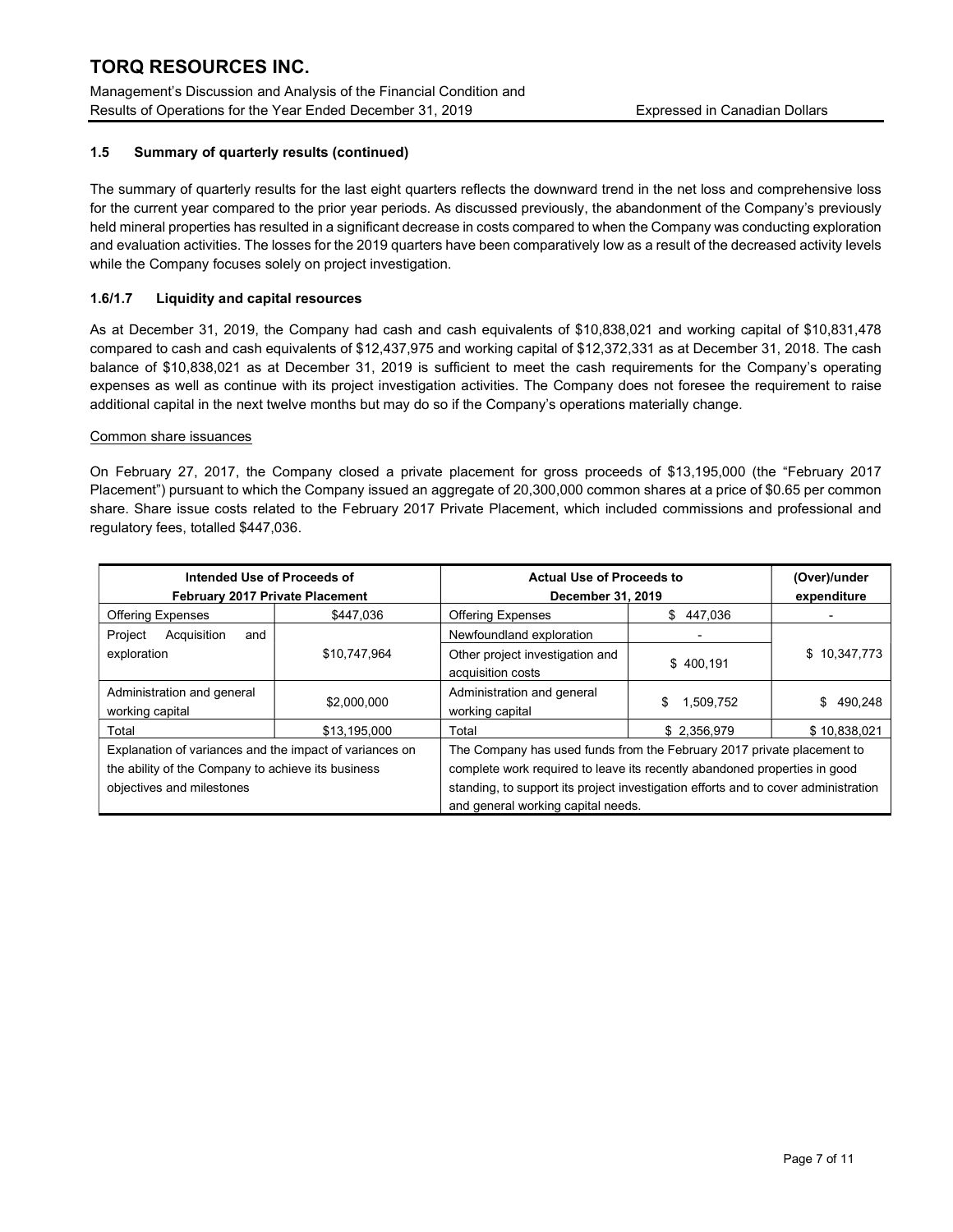Management's Discussion and Analysis of the Financial Condition and Results of Operations for the Year Ended December 31, 2019 **Expressed in Canadian Dollars** 

## 1.6/1.7 Liquidity and capital resources (continued)

On August 30, 2016, the Company closed a private placement for gross proceeds of \$7,000,000 (the "August 2016 Placement") pursuant to which the Company issued an aggregate of 20,000,000 common shares at a price of \$0.35 per common share. Share issue costs related to the Private Placement, which included professional and regulatory fees, totalled \$43,612.

| Intended Use of Proceeds of<br><b>August 2016 Private Placement</b>                                                                        |             | <b>Actual Use of Proceeds</b><br>to December 31, 2019                                                                                                                                                                                                          | (Over)/under<br><b>Expenditure</b> |             |
|--------------------------------------------------------------------------------------------------------------------------------------------|-------------|----------------------------------------------------------------------------------------------------------------------------------------------------------------------------------------------------------------------------------------------------------------|------------------------------------|-------------|
| <b>Offering Expenses</b>                                                                                                                   | \$43,612    | <b>Offering Expenses</b>                                                                                                                                                                                                                                       | \$43,612                           |             |
| Acquisition<br>Project<br>and<br>exploration                                                                                               |             | Acquisition of Newfoundland<br>project and exploration                                                                                                                                                                                                         | \$2,100,320                        |             |
|                                                                                                                                            | \$4,956,388 | Other project acquisition,<br>exploration and investigation<br>costs (including Gecon,<br>Speedway and West Mercur)                                                                                                                                            | \$2,652,058                        | \$204,010   |
| Administration and general<br>working capital                                                                                              | \$2,000,000 | Administration and general<br>working capital                                                                                                                                                                                                                  | \$2.204.010                        | (\$204,010) |
| Total                                                                                                                                      | \$7,000,000 | Total                                                                                                                                                                                                                                                          | \$7,000,000                        | \$ -        |
| Explanation of variances and the impact of variances on<br>the ability of the Company to achieve its business<br>objectives and milestones |             | The Company has fully expended the funds raised through the placement.<br>Funds used for other project costs include mineral property acquisition,<br>exploration and investigation costs related to Speedway, West Mercur and<br>project investigation costs. |                                    |             |

### 1.8 Off-balance sheet arrangements

The Company has not engaged in any off-balance-sheet arrangements such as obligations under guarantee contracts, a retained or contingent interest in assets transferred to an unconsolidated entity, any obligation under derivative instruments or any obligation under a material variable interest in an unconsolidated entity that provides financing, liquidity, market risk or credit risk support to the Company or engages in leasing, hedging or research and development services with the Company.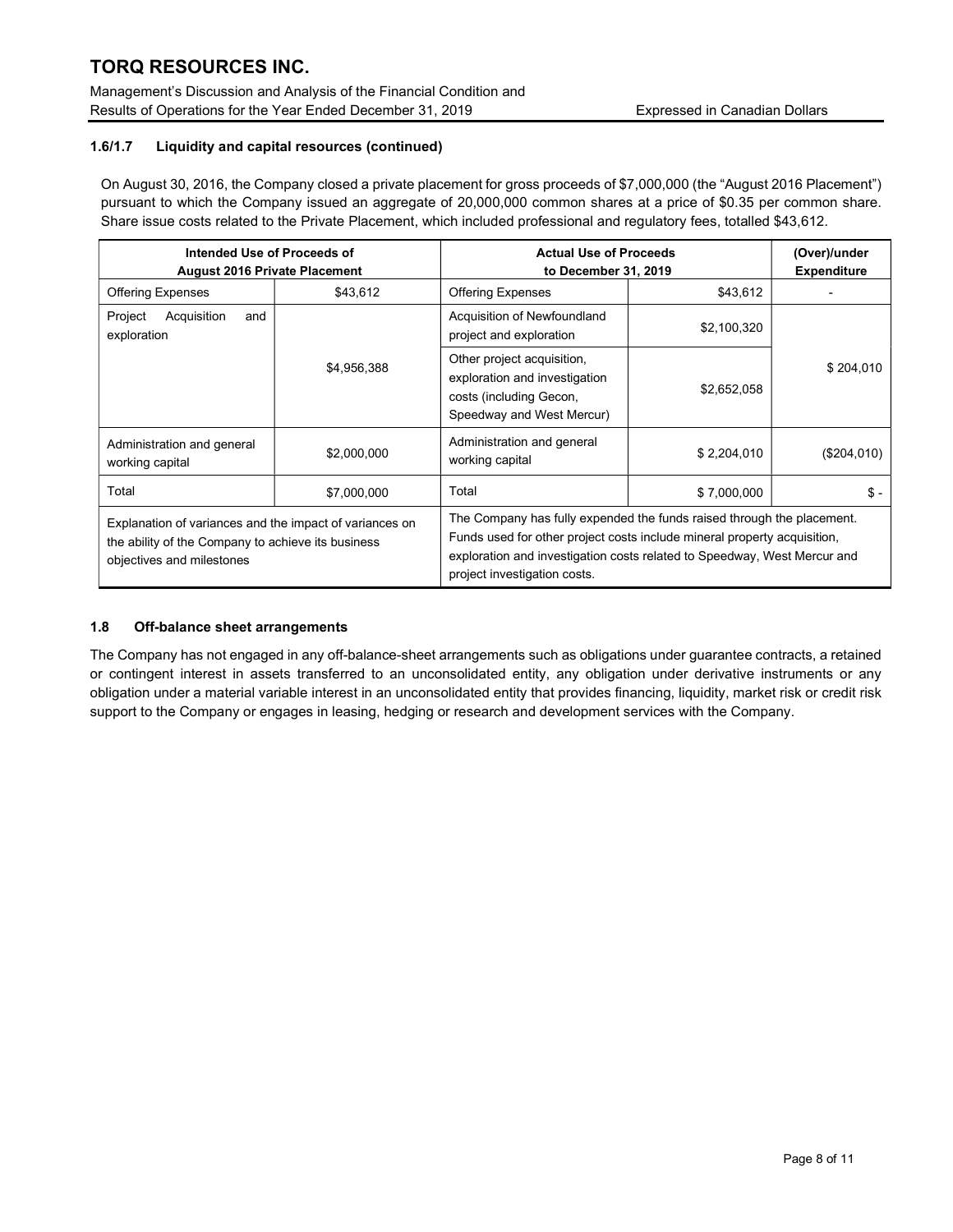Management's Discussion and Analysis of the Financial Condition and Results of Operations for the Year Ended December 31, 2019 **Expressed in Canadian Dollars** 

## 1.9 Related party transactions

All transactions with related parties have occurred in the normal course of operations. All amounts payable and receivable are unsecured, non-interest bearing and have no specific terms of settlement, unless otherwise noted.

|                                                           | Year ended December 31, |         |              |
|-----------------------------------------------------------|-------------------------|---------|--------------|
|                                                           |                         | 2019    | 2018         |
| Universal Mineral Services Ltd. 1                         |                         |         |              |
| Included in the statement of loss and comprehensive loss: |                         |         |              |
| Exploration and evaluation costs                          |                         |         |              |
| Newfoundland                                              | \$                      | 4.581   | S<br>76.559  |
| Utah                                                      |                         | 328     | 146.061      |
| Fees, salaries and other employee benefits                |                         | 314.769 | 277,835      |
| Investor relations and marketing                          |                         | 83.512  | 75.569       |
| Office, rent and administration                           |                         | 210.920 | 212.886      |
| Project investigation costs                               |                         | 315.007 | 123.049      |
| Regulatory, transfer agent and shareholder information    |                         | 367     | 119          |
| Total transactions for the year                           |                         | 929,484 | 912,078<br>S |

1) Universal Mineral Services Ltd., ("UMS") is a private company with certain directors and officers in common. Pursuant to an agreement dated December 30, 2015, UMS provides geological, financial and transactional advisory services as well as administrative services to the Company on an ongoing, cost recovery basis. Having these services available through UMS allows the Company to maintain a more efficient and cost-effective corporate overhead structure by hiring fewer full-time employees and engaging outside professional advisory firms less frequently.

As at December 31, 2019, the Company's accounts payable and accrued liabilities include an amount owing to UMS of \$176,360 (December 31, 2018 - \$178,941). In addition, the Company has \$150,000 on deposit with UMS, recognized within prepaid expenses and deposits, as at December 31, 2019 (December 31, 2018 - \$150,000).

### Key management compensation

In addition to the transactions disclosed above, the Company provided the following compensation to key management members, being its three executives and three directors:

|                                                | Year ended December 31, |               |  |
|------------------------------------------------|-------------------------|---------------|--|
|                                                | 2019                    | 2018          |  |
| Short-term benefits provided to executives     | \$392,271               | 324,078<br>S. |  |
| Directors fees paid to non-executive directors | 31,173                  | 15,584        |  |
| Share-based compensation                       | 69.426                  | 557,807       |  |
|                                                | 492,870                 | \$897,469     |  |

### 1.10 Proposed transactions

None

### 1.11 Critical accounting estimates

This section is not required as the Company is a Venture Issuer, as the term is defined in National Instrument 51-102 Continuous Disclosure Obligations.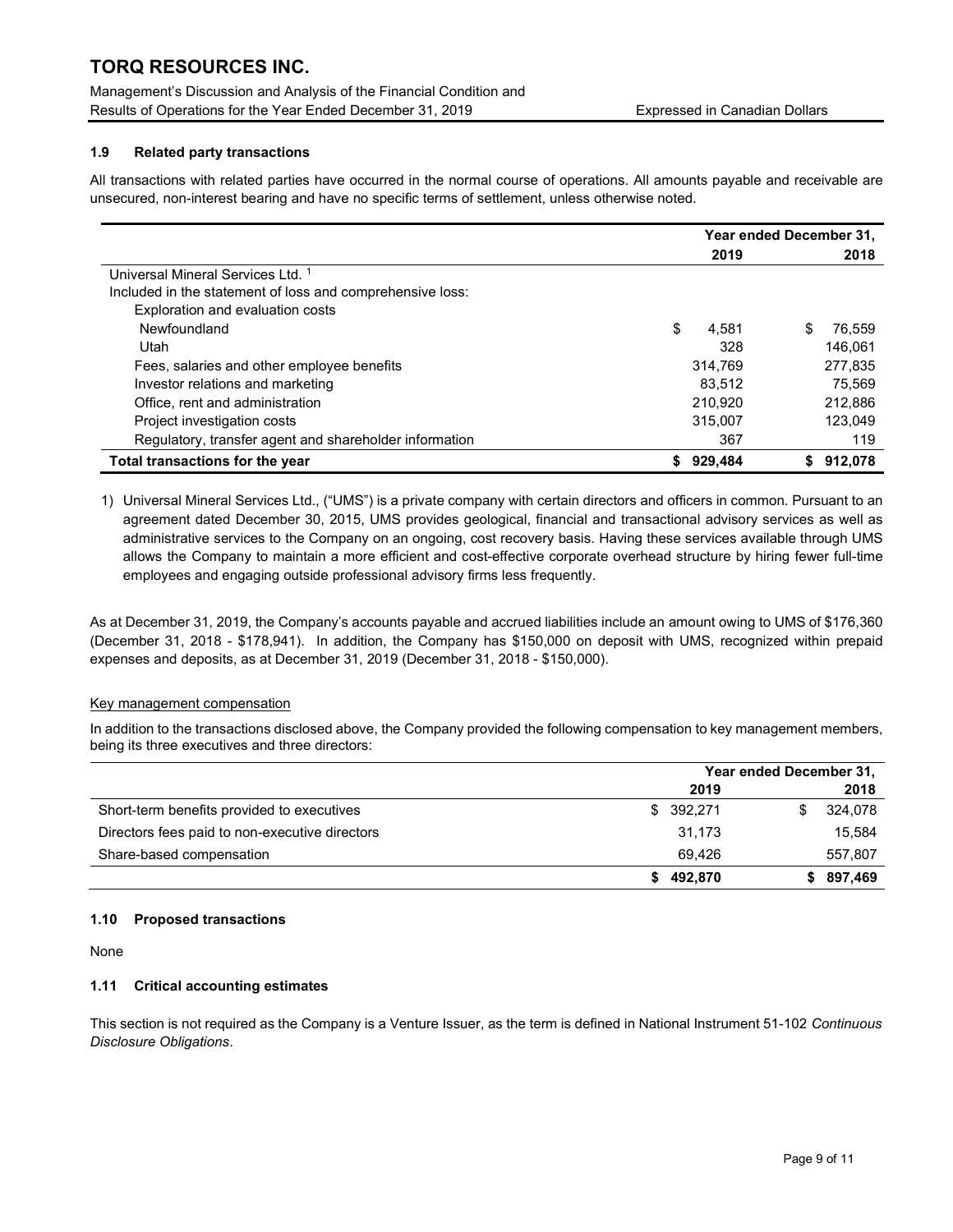Management's Discussion and Analysis of the Financial Condition and Results of Operations for the Year Ended December 31, 2019 Expressed in Canadian Dollars

### 1.12 Changes in accounting policies

The Company has adopted the following new accounting standards and policies effective January 1, 2019:

#### Leases

In January 2016, the IASB published a new accounting standard, IFRS 16 - Leases ("IFRS 16") which supersedes IAS 17 - Leases. IFRS 16 applies a control model to the identification of leases, distinguishing between a lease and a service contract on the basis of whether the customer controls the asset. Control is considered to exist if the customer has the right to obtain substantially all of the economic benefits from the use of an identified asset and the right to direct the use of that asset during the term of the lease. For those assets determined to meet the definition of a lease, IFRS 16 introduces significant changes to the accounting by lessees, introducing a single, on balance sheet accounting model that is similar to the current finance lease accounting, with limited exceptions for short-term leases or leases of low value assets.

The Company has made the following elections under IFRS 16:

- to apply the available exemptions as permitted by IFRS 16 to recognize a lease expense on a straight-line basis for short term leases (lease term of 12 months or less) and low value assets; and
- to apply the practical expedient whereby leases whose term ends within 12 months of the date of initial application would be accounted for in the same way as short-term leases.

The adoption of IFRS 16 did not have a material impact on the Company's financial statements as the Company does not currently have any contracts in place that would fall within the scope of IFRS 16.

#### 1.13 Financial instruments and other instruments

As at December 31, 2019 the Company's financial instruments consist of cash, amounts receivable, the RVX loan, and accounts payable and accrued liabilities. The fair values of these financial assets and liabilities, with the exception of the RVX loan which is measured at fair value, approximate their carrying values due to their short-term maturity.

As at December 31, 2019, the only financial instrument measured at fair value is the RVX loan which is classified under level 3 of the fair value hierarchy. The RVX loan was measured at its fair value of \$nil on initial recognition at November 30, 2018 and subsequently at December 31, 2019. As at December 31, 2018, and up until its settlement, the Gecon financial liability was also measured at fair value and classified under level 3.

The Company's financial instruments are exposed to certain financial statement risks including credit risk, liquidity risk and market risks, which include foreign currency risk and interest rate risk. Details of the primary risks to which the Company is exposed at December 31, 2019 are laid out in the notes to the Company's consolidated financial statements for the year then ended.

### Gecon

Effective November 16, 2016, pursuant to an investment agreement (the "Investment Agreement"), the Company acquired a beneficial interest in 100% of the capital of a Bulgarian shell company, Gecon, for the purposes of establishing mineral exploration operations in the country. Pursuant to the Investment Agreement between the Company and Gecon's former shareholder, the Company would be required to pay a minimum of USD 50,000 and a maximum of USD 200,000 at any time within a 3-year period of signing the Investment Agreement in exchange for its beneficial interest in Gecon.

In January 2019, the Company made the decision not to further pursue its operations in Bulgaria and to return Gecon to its former shareholder. On June 5, 2019, the Company entered a framework agreement with the former shareholder which resulted in the termination of the Investment Agreement and the Company's underlying financial liability. As a result, the Company recorded a gain of \$67,005 in the consolidated statement of loss and comprehensive loss for the year ended December 31, 2019. Changes in fair value of the liability up until the date of settlement were recorded in the consolidated statement of loss and comprehensive loss.

On July 30, 2019, the Company completed the sale of its shares in Gecon to the former shareholder, by way of a share transfer agreement, in exchange for EUR 1,384 (\$1,974). As a result, the Company deconsolidated Gecon and recorded a gain of \$2,087 through the consolidated statement of loss and comprehensive loss for the year ended December 31, 2019.